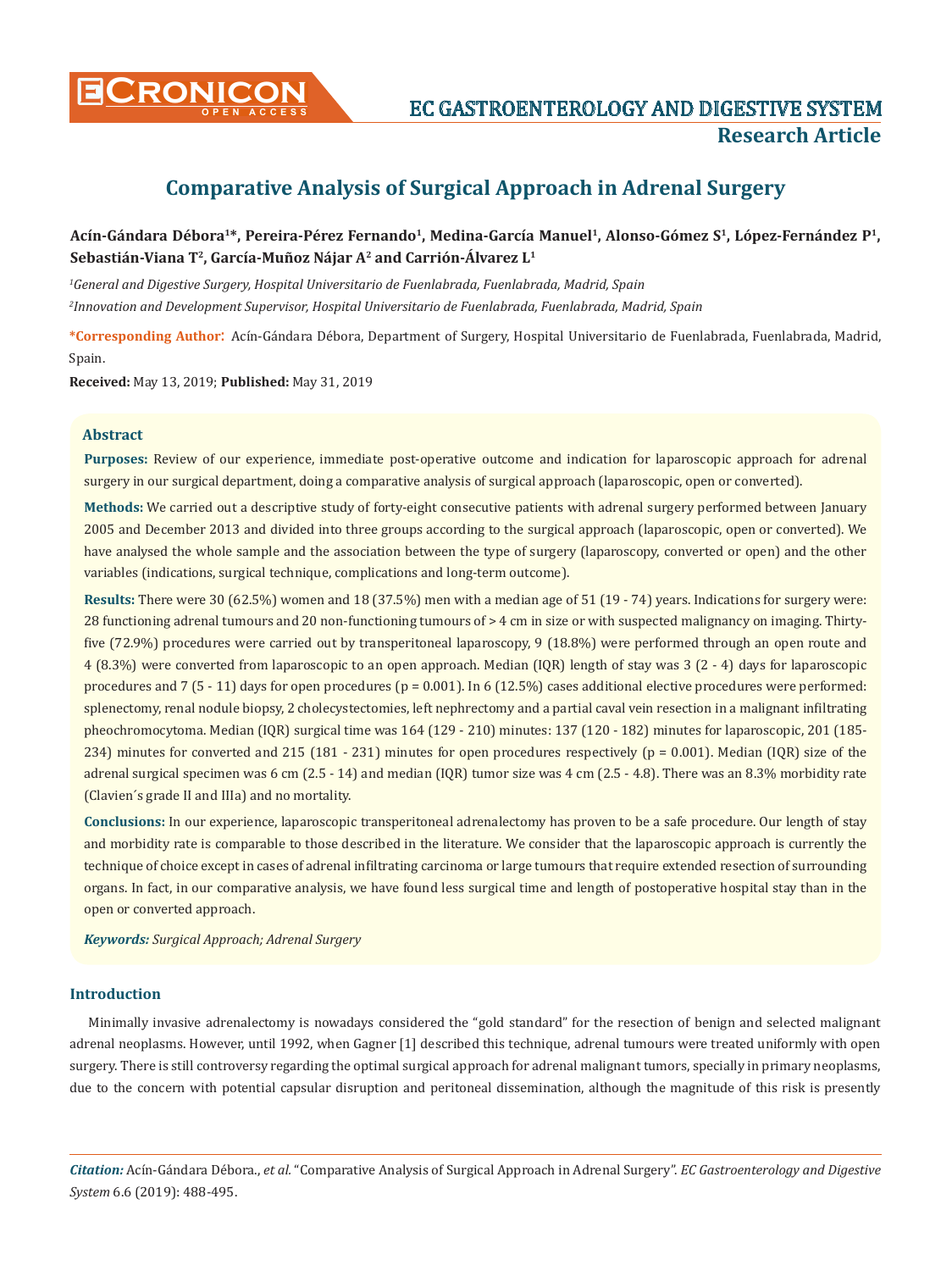unknown [2,3]. Laparoscopy is currently contraindicated in patients with locally advanced tumours in which resection of surrounding organs may be required. However, some surgeons with extensive experience consider this technique feasible in potentially malignant adrenal tumours when they are well encapsulated, since it can be converted to open surgery if there is an intraoperative suspicion of local infiltration.

# **Materials and Methods**

Forty-eight consecutive patients who underwent surgery for adrenal disease between January 2005 and December 2013 were registered. The variables analyzed in the study were: gender, age, patient characteristics, surgical indication, surgical technique, surgical approach, conversion to open surgery, right or left adrenalectomy, histopathological diagnosis, imaging tests, tumour size measured by computed tomography (CT), surgical time and postoperative complications. Post-operative and global length of hospital stay was also calculated.

The association between the type of surgery (laparoscopy, converted or open) with the other variables was analysed.

#### **Statistical analysis of the data**

A descriptive study of the group of patients was carried out to establish their socio-demographic characteristics. Qualitative variables were described with their frequency distribution and compared using the Pearson  $\chi^2$  test. Wherever the necessary conditions for this test were not present, the Fisher exact test was used instead. The quantitative variables were analysed using the Student t-test when the figures followed a symmetric data distribution and the Mann-Whitney U test if they didn't. The quantitative variables were described with median and interquartile range, after a non-symmetric distribution of these variables was demonstrated against theoretical models using the Kolmogorov - Smirnoff test for normality.

For quantitative variables distributed in more than two groups, the non-parametric Kruskal-Wallis method and median test were applied.

In all cases, the variable distribution has been tested against theoretical models and in statistical hypothesis testing, the null hypothesis has been rejected with a type I error or  $\alpha$  value of less than 0.05.

The program SPSS version 21, was used for statistical interpretation.

#### **The technical points of adrenalectomy**

Laparoscopic adrenalectomy is performed transperitoneally. The patient is placed in lateral decubitus position with the affected side elevated around 60°. The surgeon is located on the abdominal side of the patient. The assistant stands opposite to the surgeon. Pneumoperitoneum is achieved using 11 mm optical trocar under direct vision in the subcostal anterior axillary line. Three additional trocars are inserted: two 5 mm trocars in medioclavicular line and middle axillary line and one 12 mm trocar in posterior axillary line. We use a 30º camera and the CO<sub>2</sub> pressure is regulated between 12 and 15 mmHg throughout the procedure. The first step in left adrenalectomy requires mobilization of pancreas-spleen to the middle line. The dissection of the gland is performed after the adrenal vein has been controlled (specially in pheochromocytoma cases).

The first step in right adrenalectomy is the division of the right triangular ligament of the liver. At this point, the subhepatic inferior vena cava (IVC) should be identified. Once the right adrenal vein is encountered, this vessel is divided between double 5-mm locking polymer clips. Dissection of the gland is subsequently carried out with care taken at the medial aspect where the wall of the IVC stands closely to the adrenal gland. All specimens are extracted in a bag, to avoid the potential spread of tumour cells, through one of the holes of the trocars that is enlarged to allow the removal of the specimen.

*Citation:* Acín-Gándara Débora., *et al.* "Comparative Analysis of Surgical Approach in Adrenal Surgery". *EC Gastroenterology and Digestive System* 6.6 (2019): 488-495.

489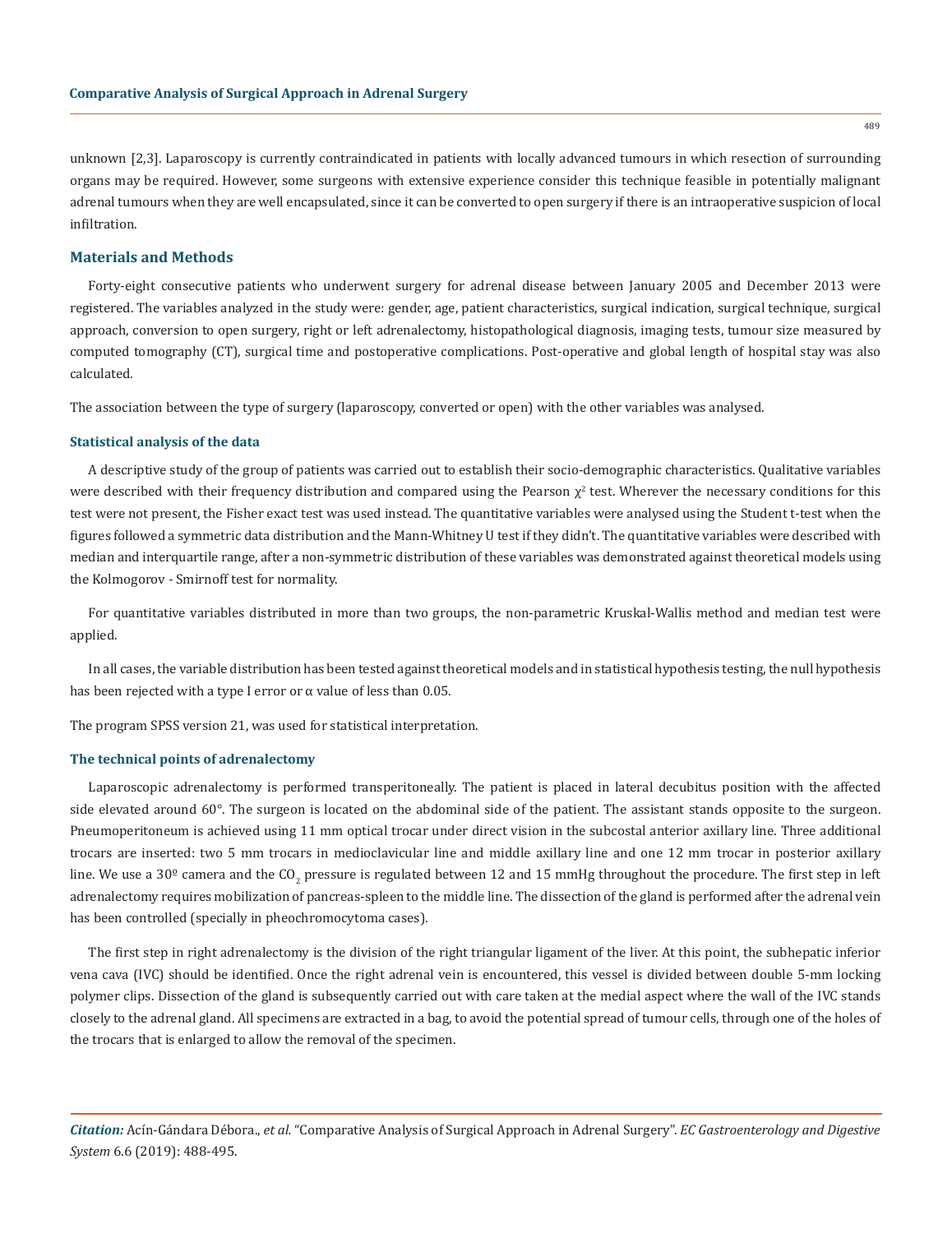Open adrenalectomy is performed through a subcostal incision and it is indicated when any complex associated procedure is required, when there is suspicion of malignancy with likely infiltration of surrounding tissues and in cases with large tumours or those with previous complex abdominal surgery that preclude laparoscopy. The surgical technique for open adrenalectomy is the same as the laparoscopic technique previously described.

# **Results**

### **Descriptive analysis**

There were 30 (62.5%) female and 18 (37.5%) male patients that underwent adrenalectomy at our center; the median (IQR) age was 52 years (44 - 61). The lesions were localized on the right side in 21 (43.8%) patients and on the left side in 27 (56.2%) patients.

The surgical indications were: 28 (58%) functioning adrenal tumours, [13 (27%) Cushing syndrome, 8 (17%) pheochromocytomas and 7 (14%) Conn syndrome] and 20 (42%) non-functioning tumours of > 4 cm in size or with suspected malignancy on imaging.

Regarding comorbidities, 38 (79.2%) patients had hypertension, 9 (18.8%) type-2 diabetes, 26 (54.2%) dyslipidaemia, 25 (52,1%) obesity, 32 (66.7%) were active smokers, 11 (22.1%) had a history of heart disease and 12 (34.3%) had had a previous abdominal surgery.

Eleven (22.9%) patients were asymptomatic and 37 (77.1%) symptomatic, highlighting 19 (39.6%) patients that were studied for new onset hypertension, 9 (18.8%) for suspected symptoms of Cushing syndrome, 6 (12.5%) for abdominal pain and 3 (6,3%) others. In all patients laboratory test were performed to rule out a pheochromocytoma, including a 24-hr urine fractionated metanephrines and catecholamines test and fractionated plasma free metanephrines test. Likewise, a plasma aldosterone concentration and renin activity test as well as a 24-hr urinary free cortisol test was performed, using 1 mg overnight dexamethasone suppression in patients with symptoms of Cushing's syndrome.

All patients were studied with the following imaging examinations: 47 (98%) with abdominal CT, ultrasound in 14 (29%), 19 (39%) with magnetic resonance imaging (MRI), 12 (25%) with MIBG scintigraphy, 1 (2%) with PET-CT and 1 (2%) with arteriography.

#### **Comparative analysis**

We have compared three groups according to the surgical approach (laparoscopic, open or converted). Thirty-four patients (72.9%) underwent laparoscopic adrenalectomies, in 9 patients (18.8%) an open adrenalectomy was carried out and 4 (8,3%) were converted cases.

Laparotomy was indicated in four cases for suspected malignancy, in two cases due to tumour size of  $> 9$  cm and in three cases due to the need to perform a combined complex surgical procedure (one caval vein replacement after combined caval and caudate lobe resection; one large left tumour in which a nephrectomy was needed; and a large tumor that required a combined splenectomy). An additional procedure was performed in six cases (12.5%), one laparoscopic and five open: one splenectomy, one biopsy of a renal nodule, two cholecystectomies, one left nephrectomy and one circumferential partial resection of caval vein due to an invasive malignant pheochromocytoma and its replacement with a vascular prosthesis (Figure 1-4).



*Figure 1: Abdominal CT: an invasive malignant pheochromocytoma.*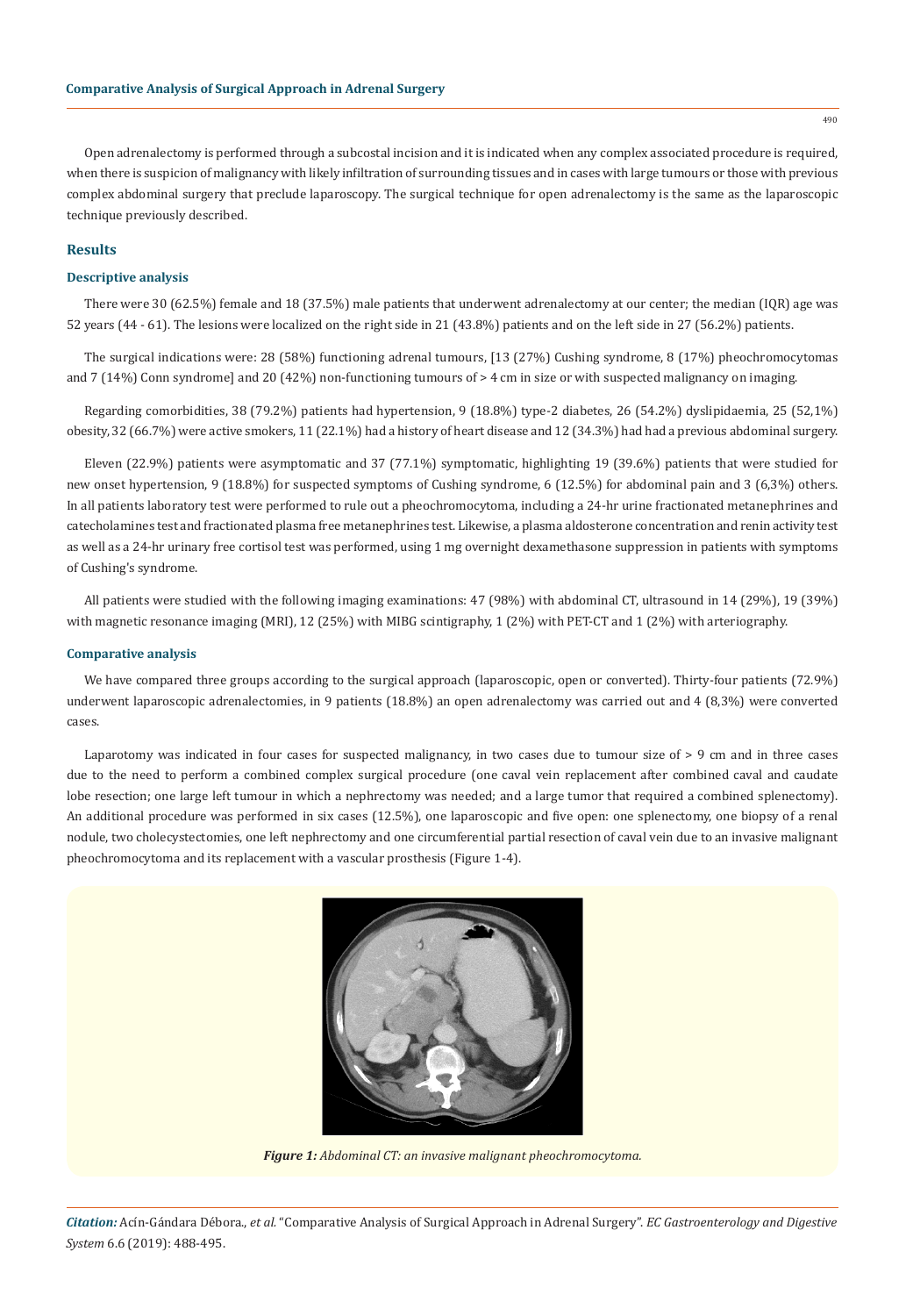

*Figure 2: Right adrenalectomy with circunferencial parcial resection caval vein because of an invasive malignant pheochromocytoma.*



*Figure 3: Its replacement with a vascular prosthesis.*



*Figure 4: Abdominal CT: vascular prosthesis.*

491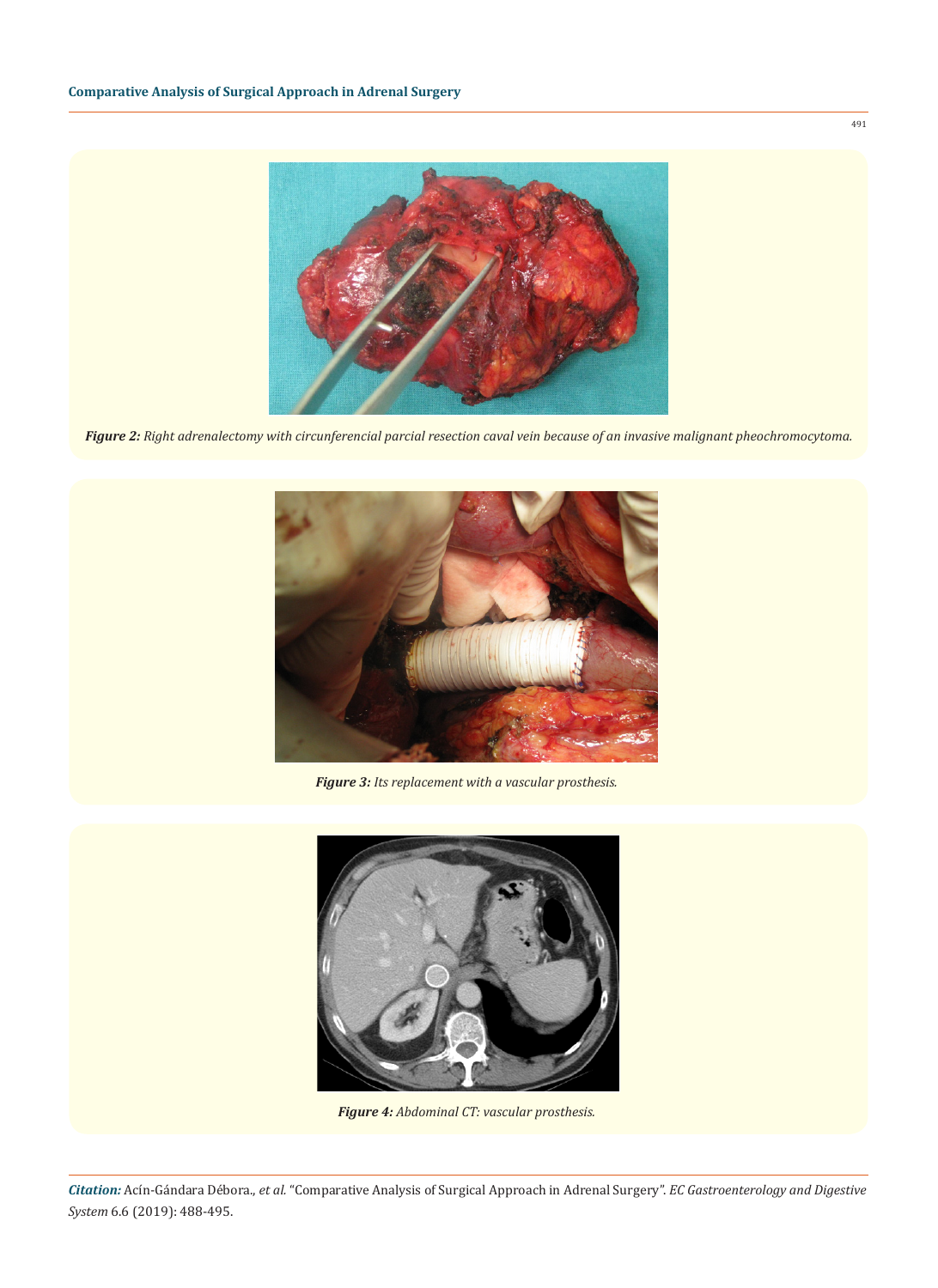492

| Converted $n = 4$               |                | <b>Surgical Approach</b> | Total $n = 48$           |                  |                |              |
|---------------------------------|----------------|--------------------------|--------------------------|------------------|----------------|--------------|
|                                 |                | Open $n = 9$             | Laparoscopic<br>$n = 35$ |                  | p              |              |
| Age (years)<br>Median (IQR)     |                | $54(36-62)$              | $45(29-52)$              | 52 $(47 - 64)$   | $52(44-61)$    | 0.09         |
| Tumor size (cm) Median (IQR)    |                | $7.3(3.1-10.8)$          | $4.8$ (3.7 - 9.3)        | $3.1(2.4 - 4.2)$ | $4(2.5 - 4.8)$ | 0.01         |
| Gender n (%)                    | Men            | 1(25)                    | 4(44.4)                  | 13 (37.1)        | 18 (37.5)      | 0.89         |
|                                 | Women          | 3(75)                    | 5(55.6)                  | 22 (62.9)        | 30(62.5)       |              |
| Hypertension n (%)              | No             | 0(0)                     | 4(44.4)                  | 6(17.1)          | 10(20.8)       | 0.17         |
|                                 | Yes            | 4(100)                   | 5(55.6)                  | 29 (82.9)        | 38 (79.2)      |              |
| Dyslipidemia n (%)              | No             | 3(75)                    | 6(66.7)                  | 13 (37.1)        | 22 (45,8)      | 0.14         |
|                                 | Yes            | 1(25)                    | 3(33.3)                  | 22 (62.9)        | 26 (54.2)      |              |
| Type - $2$ - diabetes $n$ (%)   | N <sub>0</sub> | 3(75)                    | 8(88.9)                  | 28 (80)          | 39 (81,3)      | $\mathbf{1}$ |
|                                 | Yes            | 1(25)                    | 1(11.1)                  | 7(20)            | 9(18.7)        |              |
| Obesity n (%)                   | No             | 1(25)                    | 6(66.7)                  | 16(45.7)         | 23 (47,9)      | 0.35         |
|                                 | Yes            | 3(75)                    | 3(33.3)                  | 19 (54.3)        | 25 (52.1)      |              |
| Heart disease n (%)             | No             | 3(75)                    | 9(100)                   | 25 (71.4)        | 37(77,1)       | 0.13         |
|                                 | Yes            | 1(25)                    | 0(0)                     | 10(28.6)         | 11 (22.9)      |              |
| Smoker n (%)                    | No             | 1(25)                    | 5(55.6)                  | 10(28.6)         | 16 (33,3)      | 0.35         |
|                                 | Yes            | 3(75)                    | 4(44.4)                  | 25 (71.4)        | 32 (66.7)      |              |
| Previus abdominal surgery n (%) | No             | 2(50)                    | 4(44.4)                  | 23 (65.7)        | 29 (60,4)      | 0.48         |
|                                 | Yes            | 2(50)                    | 5(55.6)                  | 12 (34.3)        | 19 (39.6)      |              |
| Adrenalectomy n (%)             | Right          | 3(75)                    | 4(44.4)                  | 14 (40)          | 21 (43,8)      | 0.48         |
|                                 | Left           | 1(25)                    | 5(55.6)                  | 21 (60)          | 27 (56.2)      |              |

Table 1 shows the characteristics of each group of patients according to the type of surgical approach.

*Table 1: Descriptive study of the group of patients to establish their socio - demographic characteristics according to the type of surgical approach: age, gender, hypertension, dyslipidemia, Type - 2 - diabetes, obesity, heart disease, smoker, previous abdominal surgery, right or left adrenalectomy. The qualitative variables are described with their frequency distribution and the quantitative variables are described with median and interquartile range.*

The median (IQR) global operative time was 163.5 minutes (129.3 - 209.5), with a minimum time of 65 minutes and a maximum time of 420 minutes.

The median (IQR) operative time in laparoscopic adrenalectomies was 137 minutes (120 - 182) and the conversion rate was 8.3% (four patients), due to technical difficulty (in two cases) and large tumour size (two cases, being one of them an adrenal carcinoma with invasion of adjacent structures detected intraoperatively). In converted cases median (IQR) operative time was 201 min (185 - 234) and in open cases was 215 minutes (181 - 231) p = 0.001 (Table 2).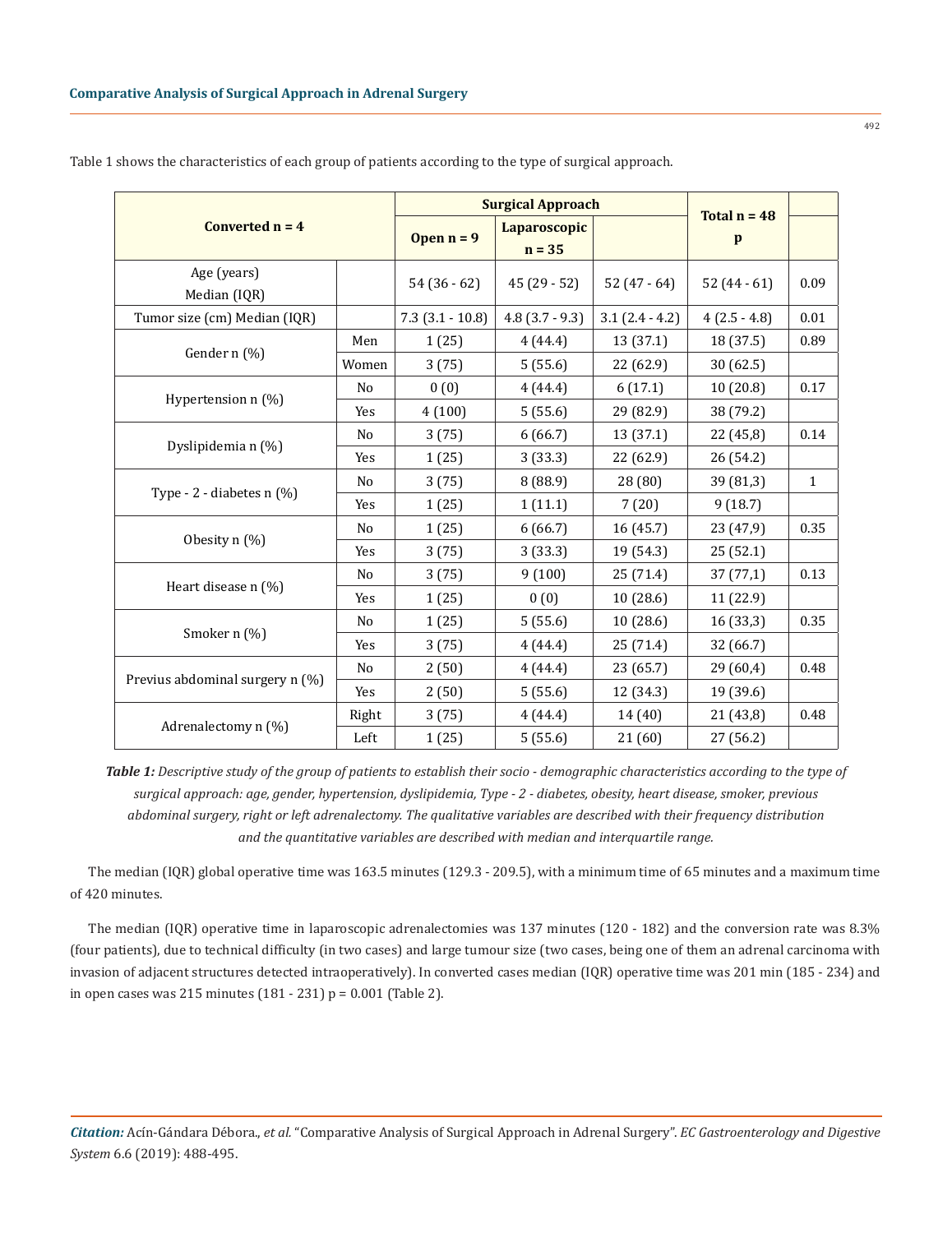|                                           |                    | <b>Surgical Approach</b> |                          |                       |       |
|-------------------------------------------|--------------------|--------------------------|--------------------------|-----------------------|-------|
|                                           | Converted $n = 4$  | <b>OPEN</b> $n = 9$      | Laparoscopic<br>$n = 35$ | <b>Total</b>          | p     |
| Follow up (months)<br>Median (IOR)        | $16.7(4.4 - 44.8)$ | $27.7(9.9 - 65.1)$       | $24.5(9.6 - 64.2)$       | 25.02 (9.2-60.4)      | 0.7   |
| Surgical time (minutes)<br>Median (IOR)   | 201 (185 - 234)    | $215(181 - 231)$         | 137 (120 - 182)          | 163.5 (129.3 - 209.5) | 0.001 |
| Postoperative stay (days)<br>Median (IOR) | $3.5(3 - 7.8)$     | $7(5-11)$                | $3(2-4)$                 | $4(2.6-5.8)$          | 0.001 |
| Global stay (days)<br>Median (IQR)        | $3.5(3 - 8.5)$     | $7(6.5-14)$              | $3(2-5)$                 | $4(3-7)$              | 0.003 |
| Complications $n$ (%)                     | 0(0)               | 1(2.1)                   | 3(6.2)                   | 4(8.3)                |       |

*Table 2: Follow up, surgical time, postoperative, stay, global stay and complications. The qualitative variables are described with their frequency distribution and the quantitative variables are described with median and interquartile range.*

The pathological findings were: 29 adrenal cortical adenomas, 8 pheochromocytomas (one malignant), 3 cortical hyperplasia, 2 epithelial cysts, 2 carcinomas, 1 neoplasm with uncertain malignant potential, 1 ganglioneuroma, 1 myofibroblastic tumor, 1 myelolipoma and 1 schwannoma.

The median (IQR) adrenal size was 6 cm (2.5 - 14) and the median (IQR) tumor size was 4 cm (2.5 - 4.8), with a minimum size of 1.2c m and a maximum size of 12.6 cm.

Four patients had the following complications (morbidity rate 8.3 percent): pulmonary thromboembolism (Clavien-Dindo II), pneumonia (Clavien-Dindo II), intra-abdominal collection requiring percutaneous drainage (Clavien-Dindo IIIa), and gastrointestinal haemorrhage secondary to portal hypertension in a patient with previous Budd-Chiari's syndrome requiring placement of TIPS (Clavien-Dindo IIIa). There were no statistically significant differences in complications between groups (p > 0,05). There was no postoperative mortality.

The median (IQR) length of postoperative hospital stay was 4 days (2.3 - 5.8): 3 (2 - 4) days in laparoscopic procedures, 3.5 (3 - 7.8) days in conversion procedures and 7 (5 - 11) days in open procedures ( $p = 0.001$ ) (Table 2).

#### **Discussion**

Laparoscopic surgery is currently considered the "gold standard" for the resection of functioning benign tumors (causative of hyperaldosteronism or Cushing Syndrome), showing a shorter length of hospital stay, lower complication rate and increased patient satisfaction, with the same efficacy and safety as open surgery [4,5]. In our series, although it is a small sample and overall lower postoperative stay in the laparoscopic surgery group was observed. However, no statistically significant difference in the postoperative complication rate was found.

Laparoscopic approach for malignant adrenal pathology, however, is still considered controversial. Although traditionally most authors choose open surgery for adrenal carcinoma, which allows "en block" resection with less risk of tumour cells spread, some recent publications propose the laparoscopic approach in malignant tumours without apparent infiltration of adjacent organs, showing similar results in terms of local recurrence and distant metastases in the hands of skilled surgeons [3,6,7].

*Citation:* Acín-Gándara Débora., *et al.* "Comparative Analysis of Surgical Approach in Adrenal Surgery". *EC Gastroenterology and Digestive System* 6.6 (2019): 488-495.

493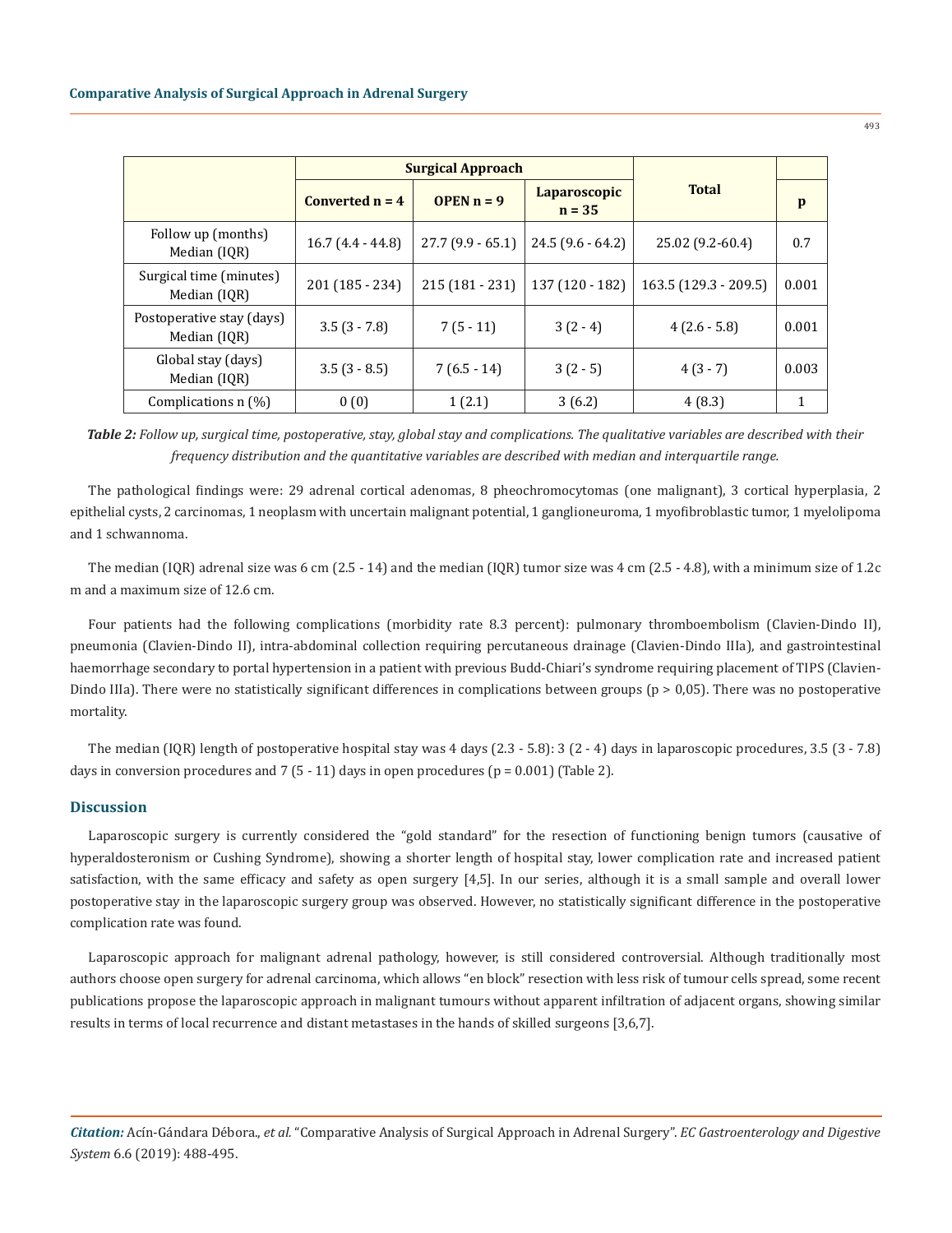Evidently, a very careful dissection is essential to avoid the rupture of the capsule, therefore avoiding tumour cells spread. For the same reason, a bag for the removal of the surgical specimen must be used. When the adrenal tumor is a metastasis from another origin, there is much less controversy and laparoscopic approach is accepted in this scenario [8].

In our series, we have operated on two patients with malignant disease, both with open surgery. One adrenal carcinoma with a large tumor that infiltrates adjacent organs and another by initial laparoscopic approach but later converted to open surgery because of the infiltration of adjacent structures, and the other a malignant pheochromocytoma of 9.5 cm, with capsular infiltration and extension to adipose tissue, which required vena cava resection and its replacement with a vascular prosthesis.

Regarding the long-term outcome of the two patients with adrenal carcinoma, one of them presented local recurrence and distant metastases (liver) 5 months after surgery, and died 12 months after the operation. The other one is alive and disease-free 84 months after the operation. The patient with malignant pheochromocytoma, had a local recurrence, which was resected 29 months after the first surgery (currently alive and disease-free, 78 months after the operation).

In the literature, a mortality below 1% and morbidity of 8-19% has been described in different series [9-12]. Conversion rate in our center was slightly higher than that published in the Spanish national survey in 2011 [12](6.7% vs 8.3% in our hospital), but nevertheless similar or lower than that reported by other authors [13,14]. Median (IQR) surgical time in our cohort was 163.5 minutes (129.2 - 209.5), which seems high compared to other series, but we must emphasize the associated complex procedures in several cases that increased surgical time. As one might expect, the surgical time of the laparoscopic approach was lower than that of the open or converted approaches.

If we focus just on the cases performed by laparoscopy, median (IQR) surgical time was 137 minutes (120 - 182), similar to other series such as Lamas., et al. (131 minutes with a range 60 - 240) [14] which also shows similar adrenal size (6 cm). The morbidity was similar (8.3% in our series vs 8.9% in Lamas') as was the mortality rate (0% vs 0.3%). Median hospital stay (4 days vs 4.9 days) and reoperation rate (0% vs 2.3%) were slightly better in our series.

The percentage of laparoscopic adrenalectomies is similar to other published series.

#### **Conclusions**

We consider laparoscopic surgery to be the best approach for adrenalectomy, except in cases of adrenal carcinoma or large size tumors requiring resection of adjacent organs. Based on our experience, this technique can be considered safe, with a length of hospital stay and complication rate similar to those published in the literature. In fact, in our comparative analysis, we have found less surgical time and length of postoperative hospital stay than in the open or converted approach.

Open adrenalectomy is reserved for large tumors, for suspected adrenal carcinoma with invasion of adjacent organs or when complex associated procedures are required, as in the one reported in our series in which vena cava replacement was needed.

# **Conflict of Interest Statement**

Débora Acín Gándara M.D, PhD. and other co-authors have no conflict of interest.

## **Bibliography**

- 1. Gagner M., *et al*[. "Laparoscopic Adrenalectomy in Cushing's syndrome and pheocromocytoma".](https://www.ncbi.nlm.nih.gov/pubmed/1387700) *New England Journal of Medicine*  [327.14 \(1992\): 1033.](https://www.ncbi.nlm.nih.gov/pubmed/1387700)
- 2. Rodríguez JI., *et al*[. "Evolution of laparoscopic adrenal surgery in a general surgery department".](https://www.ncbi.nlm.nih.gov/pubmed/18358181) *Cirugía Española* 83.4 (2008): 205- [210.](https://www.ncbi.nlm.nih.gov/pubmed/18358181)